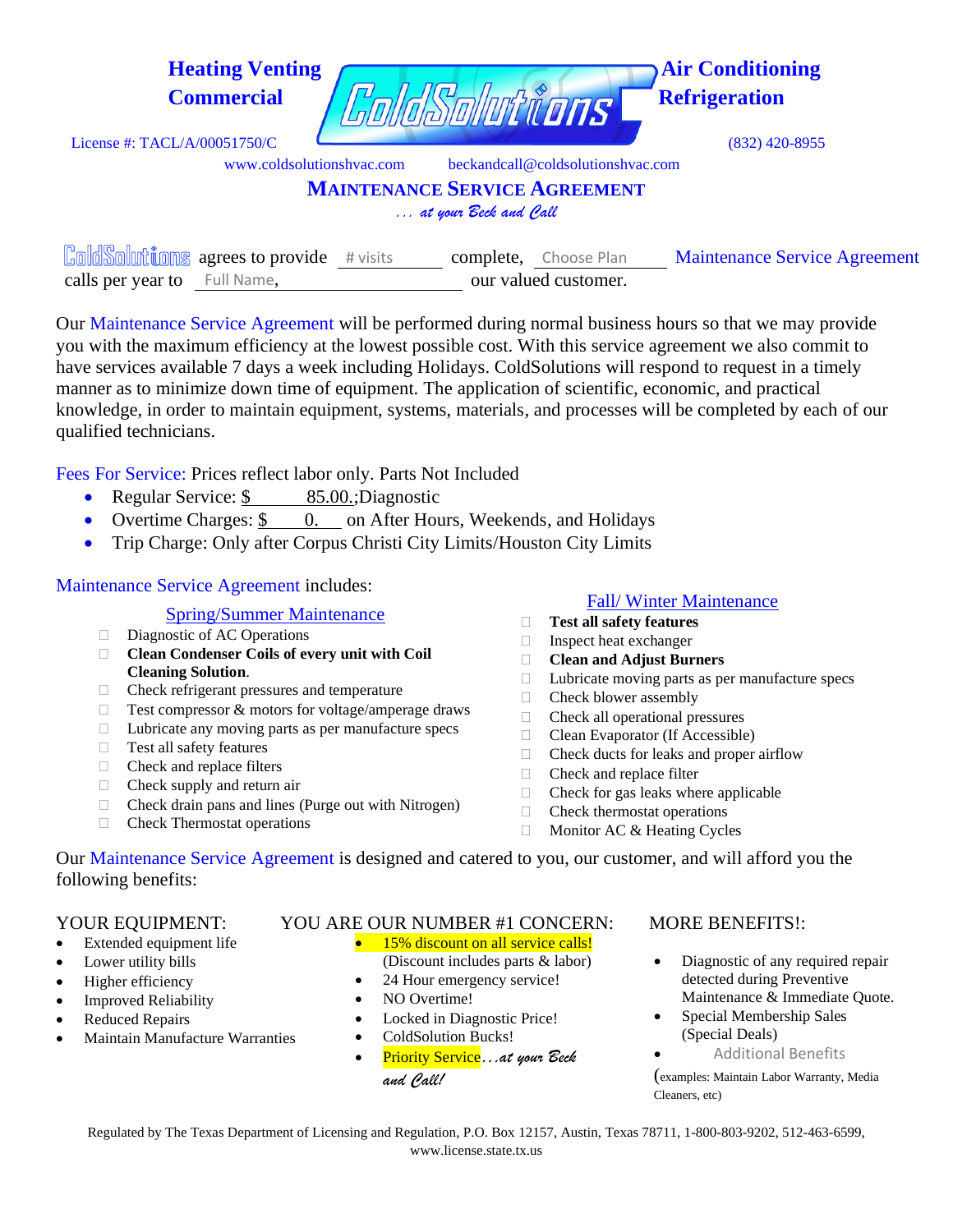| <b>First Name:</b>               | <b>Enter First Name</b> |                    | Last Name: Enter Last Name |                           |
|----------------------------------|-------------------------|--------------------|----------------------------|---------------------------|
| Address:<br><b>Enter Address</b> |                         |                    |                            |                           |
| City:<br>Enter City              | State:                  | <b>Enter State</b> | Zip:                       | Enter Zip                 |
| Phone: Enter Phone               | Email:                  | <b>Enter Email</b> |                            |                           |
| 1. A/C Model $#$ :               | Enter Model             |                    | Each added System:         | Enter Model               |
| Serial #:                        | Enter Serial #          |                    | Serial#:                   | Enter Serial #            |
| 1. Furnace/AHU M#:               | Enter Model             |                    |                            | Enter Model               |
| Serial#:                         | Enter Serial #          |                    |                            | Enter Serial #            |
| 1. Coil M#:                      | Enter Model             |                    |                            | Enter Model               |
| Serial#:                         | Enter Serial #          |                    |                            | Enter Serial #            |
| 2. A/C Model#:                   | Enter Model             |                    |                            | Enter Model               |
| Serial #:                        | Enter Serial #          |                    |                            | Enter Serial #            |
| 2. Furnace/AHU M #:              | Enter Model             |                    |                            | Enter Model               |
| Serial #:                        | Enter Serial #          |                    |                            | Enter Serial #            |
| 2. Coil M#:                      | Enter Model             |                    |                            | Enter Model               |
| Serial #:                        | Enter Serial #          |                    |                            | Enter Serial #            |
|                                  |                         |                    | <b>Cost per Year:</b>      | <b>Enter Cost</b>         |
|                                  |                         |                    | <b>Cost per Service:</b>   | <b>Enter Cost</b>         |
| <b>Additional Information</b>    |                         |                    |                            |                           |
|                                  |                         |                    |                            | <b>Enter Date</b><br>Date |
|                                  |                         |                    |                            |                           |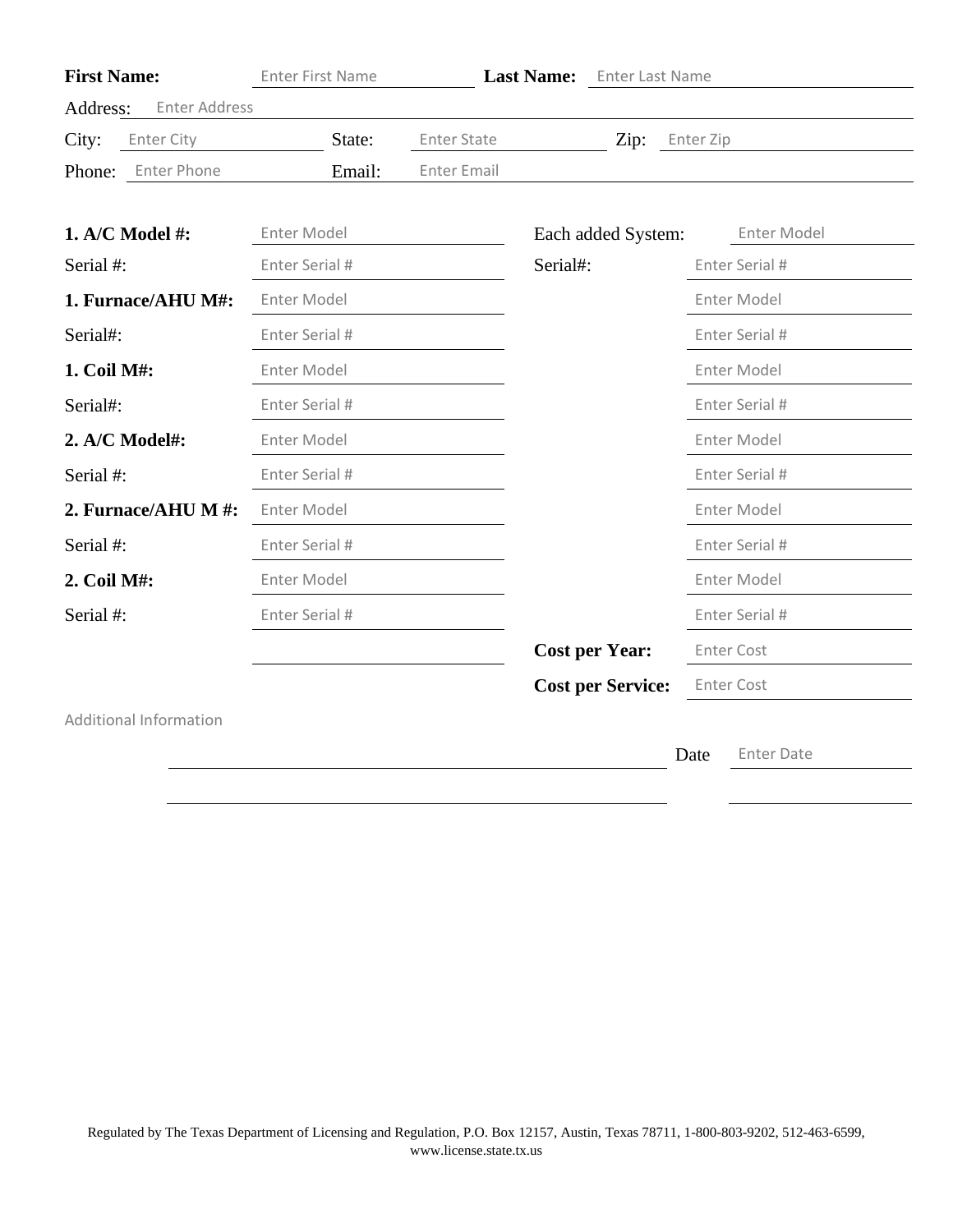### **PAYMENT SCHEDULE**

100% on the day of the agreement is signed OR 50% on the day the first Primary Maintenance service is completed

50% on the day the second Primary Maintenance service is completed

\*Please do not hesitate to ask us on our different payment options. We are committed to service you!

### **ACCEPTANCE**

I have the authority to order the above work and do so order as outlined above. It is agreed that ColdSolutions will retain title to any equipment or material furnished until final and complete payment is made, and if settlement is not made as agreed, ColdSolutions shall have the right to remove same and ColdSolutions will be held harmless for any damages resulting from the removal thereof. The prices, specifications, and conditions are satisfactory and are hereby accepted. ColdSolutions is authorized to do the work as specified. Payment will be made as outlined in this agreement.

| Customer<br>Approval              | Signature                                 | Date:    | Enter Date      |
|-----------------------------------|-------------------------------------------|----------|-----------------|
| <b>Print Name</b>                 |                                           | Position | Enter Position. |
|                                   |                                           |          |                 |
| <b>ColdSolutions</b><br>Approval: | Signature                                 | Date:    | Enter Date      |
| <b>Print Name</b>                 |                                           | Position | Enter Position. |
|                                   | De Santiago & Sons Inc. DRA ColdSolutions |          |                 |

De Santiago & Sons Inc. DBA ColdSolutions

**We are committed to serving your needs by providing guarantees, options, and alternatives. Our commitment to you will serve your needs in the present and for the long-run!**